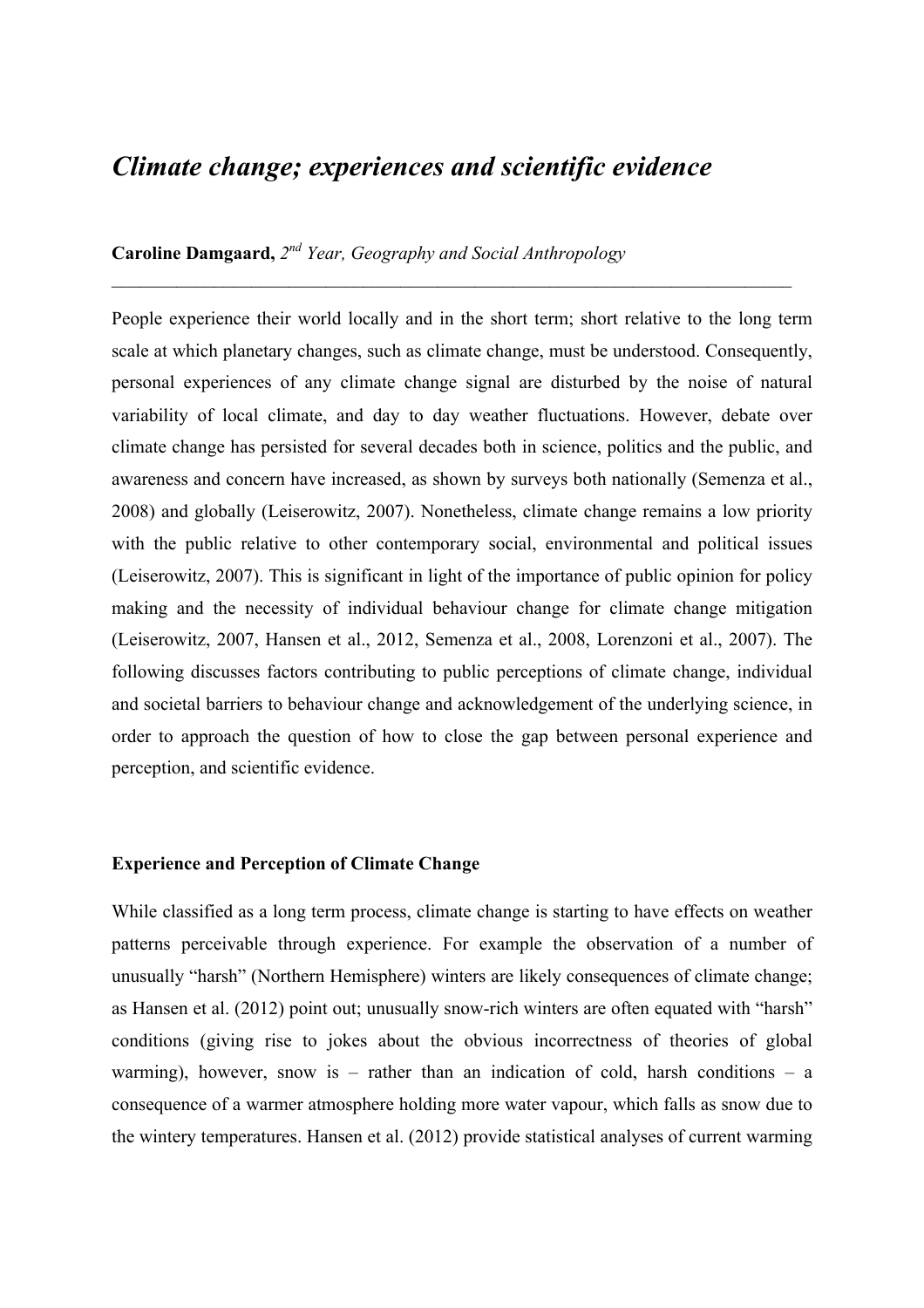trends in relation to recent heat waves. They use standard deviation to project that what has been observed during recent heat waves as extreme, highly uncommon conditions, will soon be the "new normal", with common occurrence of even more extreme conditions. A hot topic in current public debate is the role of climate change for the increasingly frequent storms and floods; this is a positive relationship, with climate change having the "greatest practical impact via effects on the water cycle" (Hansen et al., 2012:22). When Lomborg (2007:6) claims that "*no individual* tropical cyclone can be directly attributed to climate change" [emphasis mine] he fails to articulate two important aspects of climate change, in the attempt to express uncertainty about climate change science. 1) Climate change is essentially observed as *trends* rather than individual events, and while climate change could not be – and is not – said to be the cause of any *individual* tropical cyclone, the *trend* of increasing frequency of super storms can be a reflection of previously mentioned effects of climate change on the water cycle. 2) Climate change and specific weather patterns simultaneously contribute to specific weather events (Hansen et al., 2012:21). Thus, suggesting other causes (e.g. atmospheric blocking or La Niña effects) of specific events and drawing attention to previous examples of similar single events does not oppose the severity of climate change (Hansen et al., 2012:20-21). Rather these omissions and casting of doubt upon the *individual event's* connection to climate change solely function to appeal to human ways of perception through a focus on tangible impacts (Lorenzoni et al., 2007), event based experience – enhanced by the media effect of "breaking news" and privileging of events limited in time at space (Boykoff, 2007) – and the difficulty of perceiving creeping changes.

Vedwan and Rhoades (2001) make a significant observation in their study of climate perception amongst Himalayan apple farmers: local perception of climate change is influenced by "utilitarian aspects" of local climate (Vedwan and Rhoades, 2001:114); for example, these apple farmers recognized changes such as variation in the seasonal cycle, snowfall and distribution of sunlight, factors perceived to influence the growth of apples. Likewise, Ishaya and Abaja (2008) identify a wide perception of environmental and climatic changes amongst indigenous peoples in Nigeria, who are faced with the consequences which rising temperatures and decreasing rainfall have for their farming. Thus, when Leiserowitz (2007) points to a higher awareness of climate change in developed countries than in developing countries, his short comment suggesting a *possibility* of an awareness in developing countries of a changing climate "outside the framework of climate change science" does not do justice to the significance of such indigenous perception of climate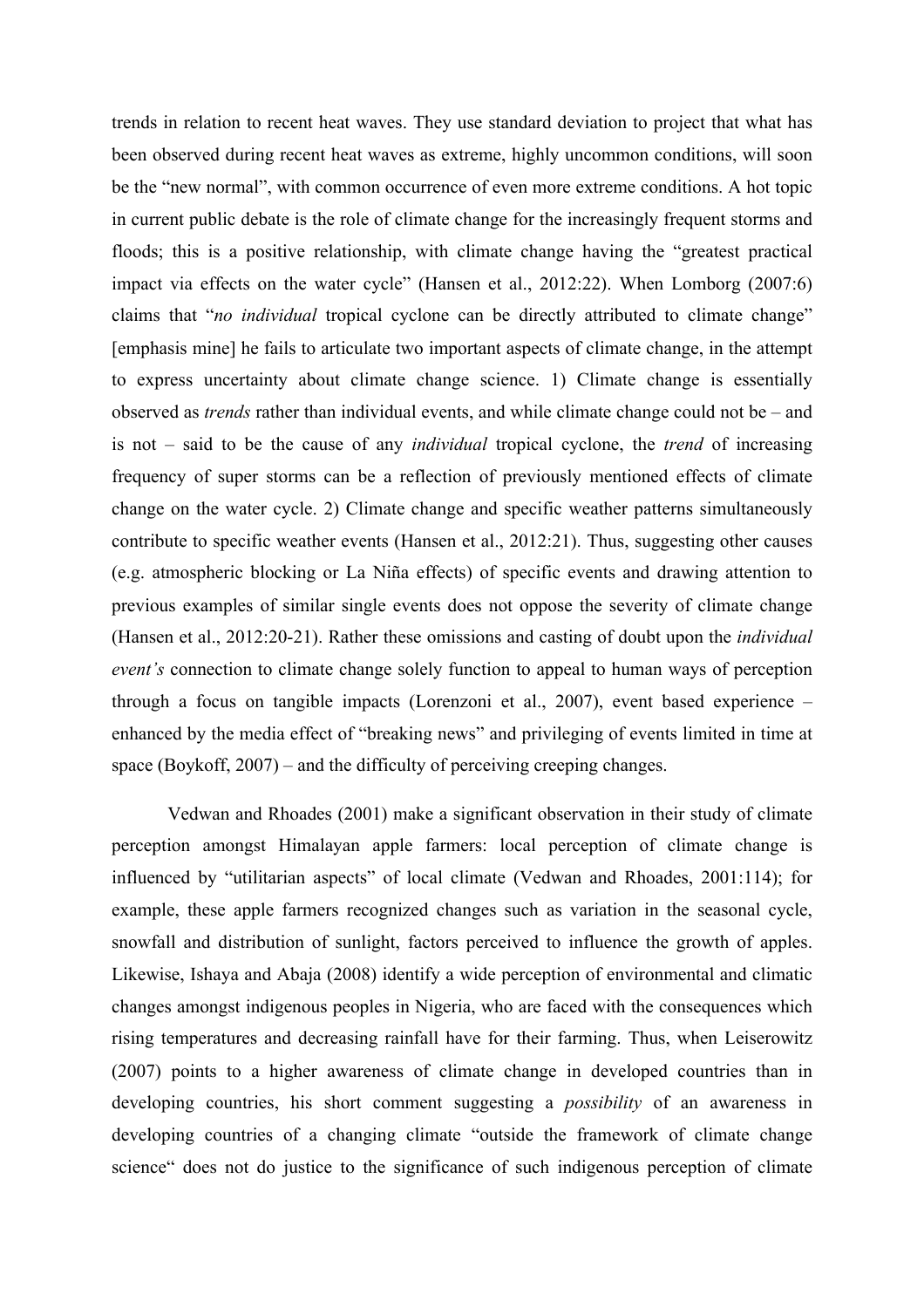change; in the modern, industrialized, western world, climate has little utilitarian significance to the everyday lives of many individuals, who thus lack such experiential structure in their perception of climate change.

With the local, short-term nature of human experience, the fact that climate change is a global phenomenon, for many removed in space and time from their immediate realities, unavoidably affects their perspective. This is apparent in Leiserowitz' (2007:9) analysis of "concern" vs. "worry" and "perceived seriousness" vs. prioritizing, in which he shows that surveys tend to show higher levels of "concern" than "worry"; "concern" indicating a more objective awareness and understanding of climate change rather than personal engagement. Similarly high levels of "perceived seriousness" does not give corresponding priority to the issue of climate change in comparison to other pressing issues – both social and environmental (Leiserowitz, 2007:15, Semenza et al., 2008:483). Now, with the wide consensus and serious concern within the scientific community,  $why - in a$  culture, where science is "privileged as ultimate authority" (Rayner in Boykoff, 2007) – is this consensus not more accurately mirrored in the concerns of the public?

A vital factor is the different norms and ways of knowing (Boycoff, 2007). In public debates – influenced greatly by politics and media – contention, uncertainty and focus on probabilities do not make for a strong case. Meanwhile, a "language of caution, probability and uncertainty is inherent to science" (Boykoff, 2007:183), and a process of critique, review and corrections is vital in the production of sound scientific knowledge on complex issues. This process is often ignored both in political and media contexts, and uncertainty easily misinterpreted as confusion and incompetence. This contradiction between knowledge philosophies results in a "confusing, contradictory and chaotic [climate change discourse]" (Blewitt, 2010:210), enhanced by a flurry of alarmist, cinematic, 'quasi-religious' media representations, mixed with "comic denial [and] small action pragmatism" (Blewitt, 2010:210, Lomborg, 2007). BBC's *Apocalypse Now … and Then* compares the language of climate change discourse to that of religious warnings about doomsday and Armageddon; this could, on the one hand, serve to point out a flaw to be corrected in environmental discourse, but seems more to question the reliability of scientists; if they use the language of religion, can these "scientists" really be trusted? Thus, encouraging, perhaps, the idea that climate change and anthropogenic forcing are matters one can chose to believe in, or not.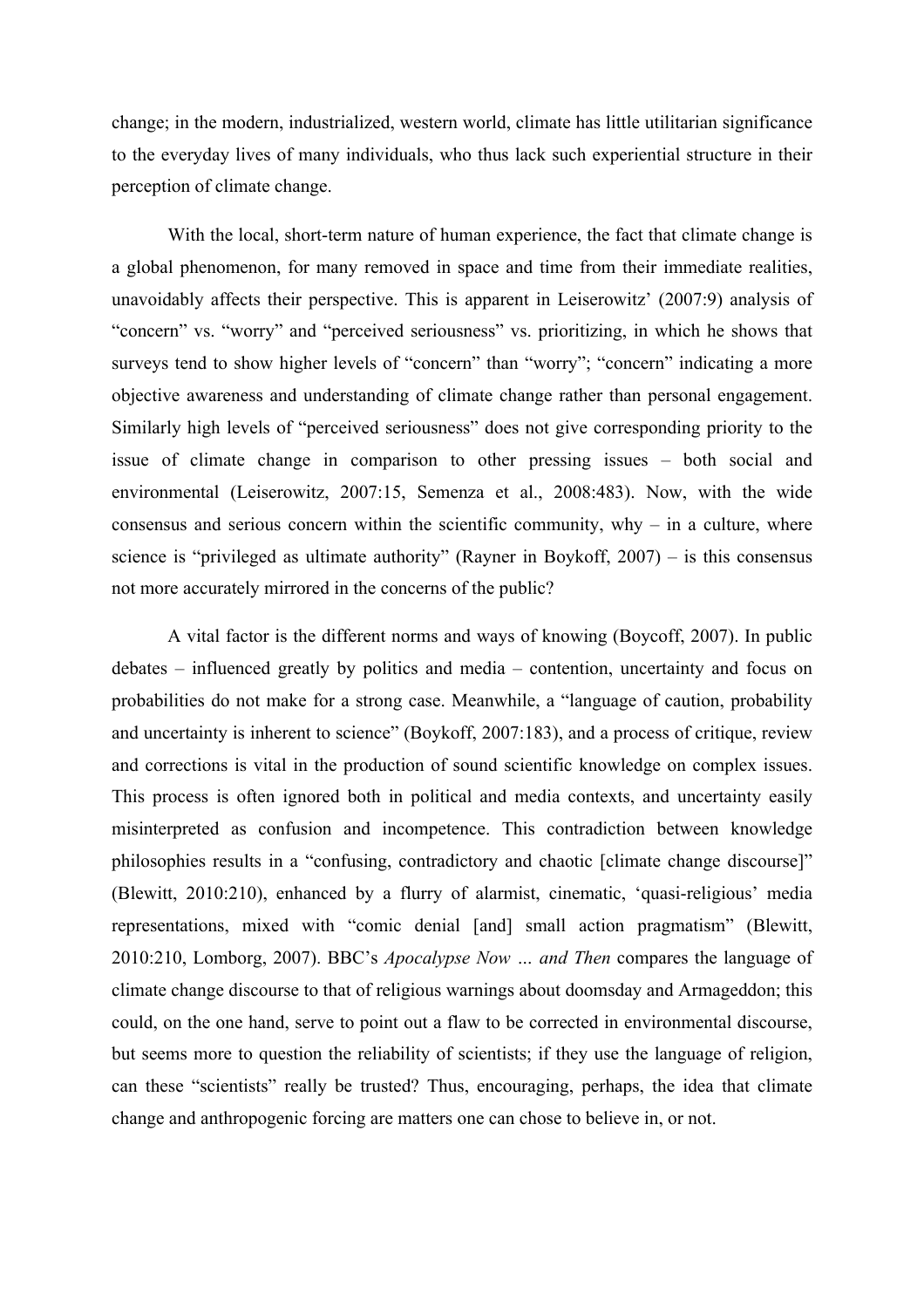When climate change is experienced and perceived of from within a modern lifestyle and the capitalist "paradigm of consumption" (Lorenzoni et al., (2007:454), denial becomes a strategy of self-deception, as argued by Lorenzoni et al. (2007). The inherent link between climate change and the very consumption so fundamental to modern society makes recognition of climate change, and the resulting need for action, contradictory to contemporary society (Lorenzoni et al., 2007:454). Perceptions of behaviour change as a sacrifice, a sacrifice of "wants", disguised as "needs", leaves scepticism and denial as ways of justifying the status quo and letting habits go unquestioned. Hence, it may be argued, that messages of scepticism and uncertainty are much more immediately and uncritically picked up and internalized than messages of the reality of climate change and the very serious need for action, posing significant demands to society and the individual.

### **Reconciling Public Perceptions and Scientific Evidence**

Barriers and knowledge gaps, as discussed above, must be approached at multiple levels and by multiple actors. Several studies indicate (Leiserowitz, 2007; Lorenzoni et al., 2007), the need for stronger action by governments; national as well as international regulation. Regulation and government action would imply to the public the seriousness of the issue, as well as ensure fair and collective partaking (Lorenzoni et al., 2007:455). This would deal with individuals' worry of other people's (and governments' and industries') inaction as well as doubt of self-efficacy (Lorenzoni et al., 2007:453, and could attempt to address the inequity of cost-benefit distribution and the fact of climate change as beyond the control of any one group (Leiserowitz, 2007:1) Also with the government lies the responsibility to provide structural support such as low-carbon-living friendly infrastructure, design and land-use (Semenza et al., 2008). Semenza et al. (2008:482-483) show that levels of concern are higher with higher levels of education and, furthermore, that the biggest barrier to individual behaviour change is not knowing *how* to change; thus education is an essential part of the solution. Along the same lines, Lorenzoni et al. (2007:446) emphasize the necessity of "engagement" at a deeper level than simple public participation in decision making; rather as a personal connection with the issue, through knowledge, genuine concern and a will accompanied by ability to act. Variations both between and within societies and cultures must be considered in educational initiatives, to take into account differences in individual and cultural perceptions of climate change (Lorenzoni et al., 2007:454), but also to account for and deal with potential constraints to change (be that money, time other limitations). In light of the previously discussed significance of experiential utilitarian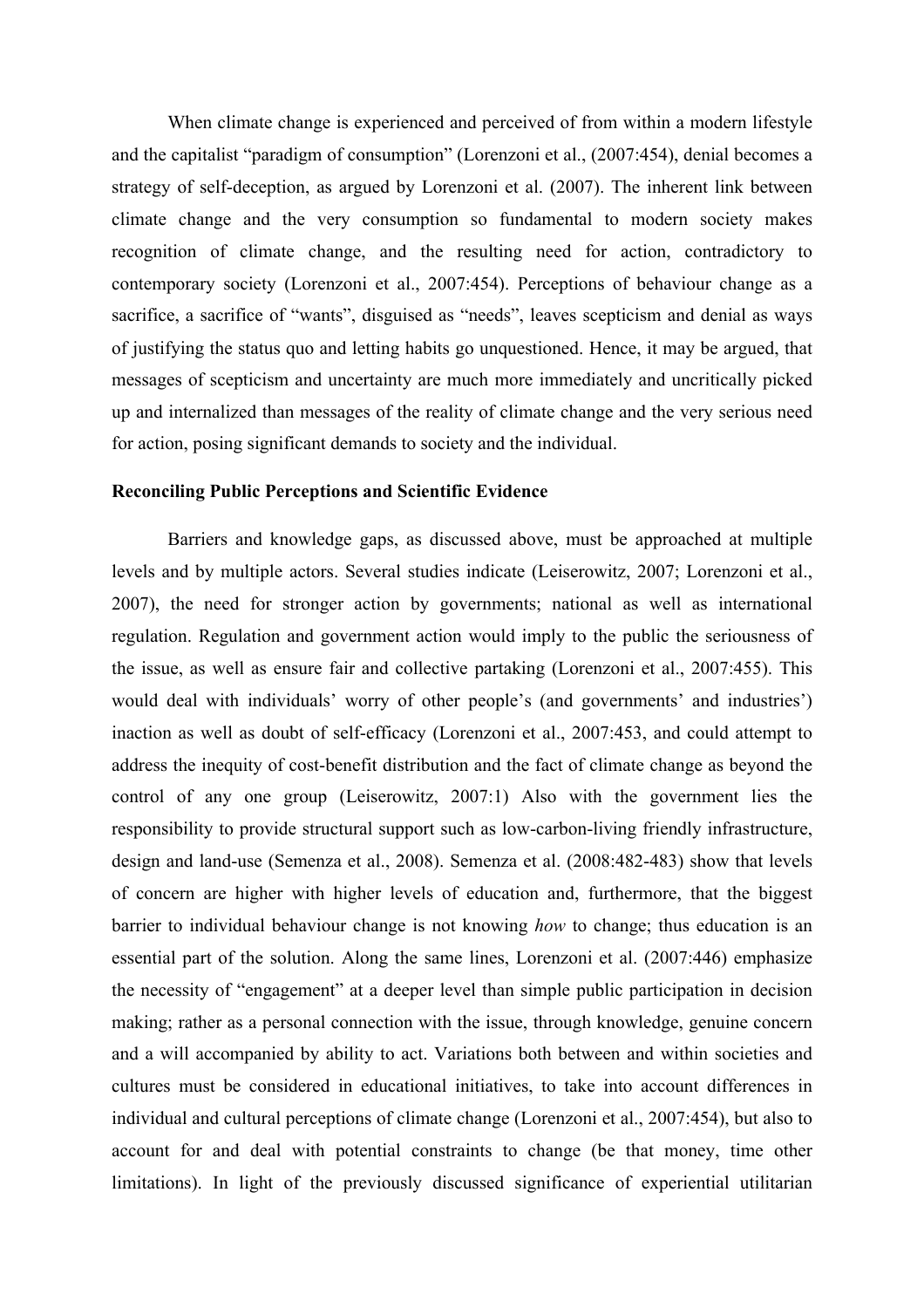perceptions of climate change, theories of outdoor education and ecological education (e.g. Orr, 2004) could be considered in more comprehensive work on this topic.

Back to the knowledge gap between scientists and the public; Hansen's et al. (2012) paper is an attempt to reach out to the public from a scientific view, but in an approachable language. They show the high degrees of certainty in scientific evidence of anthropogenic climate change based on "real world data", and relate this to real world observations of, for example, increased snowfall, floods, and forest epidemics. Such an approach from scientists might prove effective as what Lorenzoni et al (2007) call for: reliable information from a source perceived of by the public as credible. They (Hansen et al., 2012) explain the significance of the debate about appropriate base period; this could be an important function of scientific communication to the public: explaining reasons for debates and disagreements within the scientific community, and contextualizing them within the bigger picture of broad consensus. Only then would scientific transparency to the public be meaningful (Rayner in Boykoff, 2007). The reality remains, however, that such scientific communication needs to reach the public, one way or the other. This is where the role of mass media comes in to the picture. In their framing of issues, media "privilege certain understandings over others" (Boykoff, 2007:478); their focus on contentious issues (whether marginal to or irrelevant for the emerging scientific consensus) is seldom portrayed in its rightful context, and tends to avert attention from the big picture of significant scientific progress while promoting uncertainty (Boykoff, 2007 and Lorenzoni et al., 2007). With the great influence which the media has upon the political agenda as well as public opinion, reconciling public perceptions and scientific evidence will depend significantly on a more balanced media presentation of the debate.

While climate sceptics such as Lomborg add to the confusion and uncertainty created by mass media framing of climate change issues, especially in the light of his initial denial of climate change (Lomborg, 1998), it is worth examining Lomborg's (2007) more recent work, in which he (besides undermining the magnitude of projected consequences of climate change), draws attention to the necessity of a realistic approach, and suggests benefits of less climate-focussed policies acknowledging the many other problems faced by contemporary civilization. Lomborg (2007) takes a rather extreme standpoint; accusing contemporary science of major exaggeration, dismissing projections on the basis that they are "hypothetical" (Lomborg, 2007:4-5) – an inherent characteristic of any kind of future projections (Blewitt, 2010:59) – and claiming that ultimately, "what we care about is the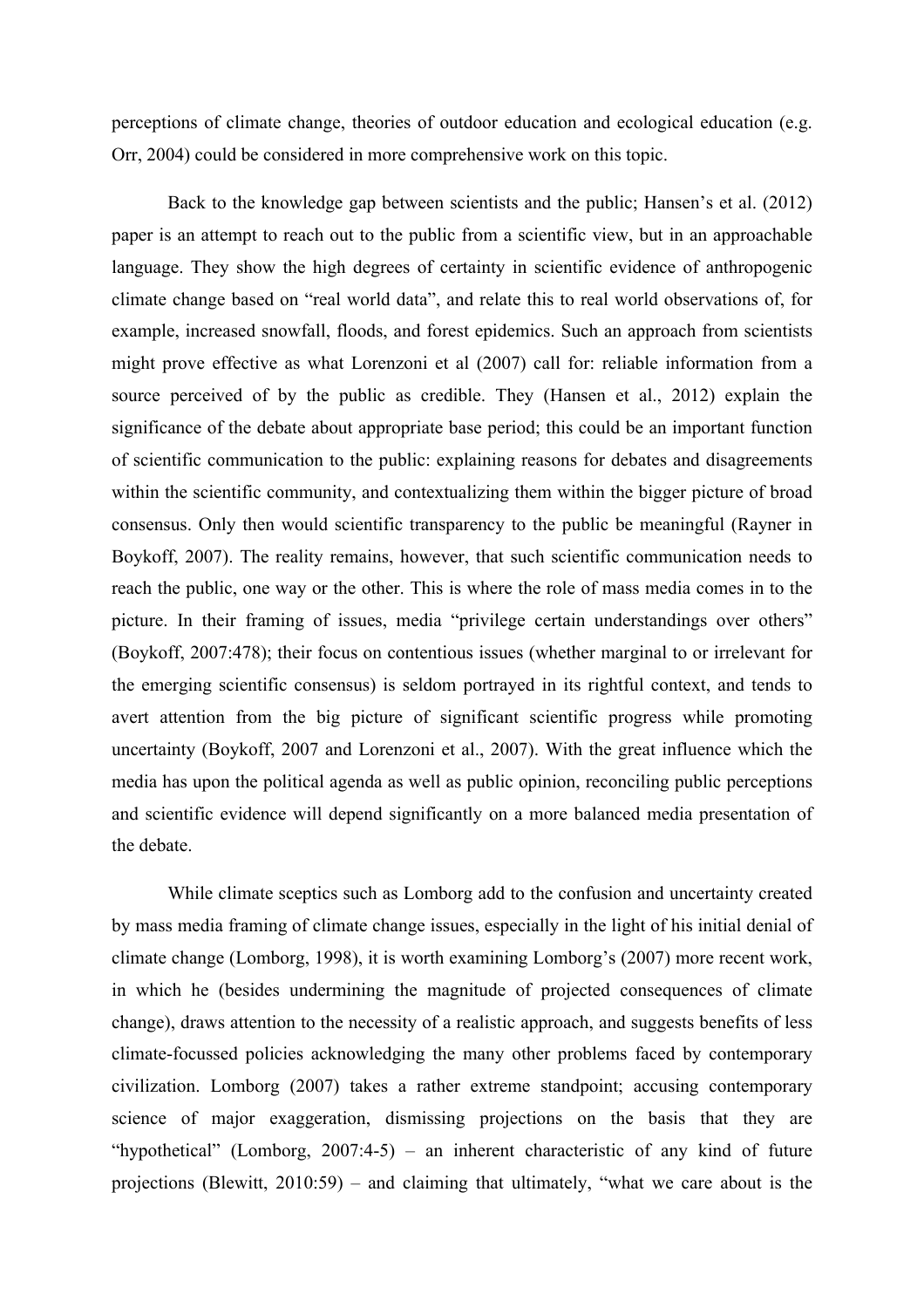damage caused" (Lomborg, 2007:6) – in socio-economic terms. Without adopting the same extremely critical standpoint; Lomborg's emphasis on "how we should view [climate change], deal with it and put it in perspective" (Lomborg, 2007:1) is important. The danger of a climate change discourse revolving around alarmism, urgent tones and a language of acceleration and irreversibility (Lomborg, 2007:3), is that public perception of the issue becomes based in powerlessness, doubt in self-efficacy, ultimately leading to denial (already apparent in contemporary society) (Lorenzoni et al., 2007:453). Thus, a more constructive approach to climate change, one that focusses on what *can* be done, and what positive effects it might have – both in the short term and long term, and both socially, economically, environmentally and in relation to climate change – would serve as a far more encouraging discourse for the public to engage with.

To sum up, while studies show a globally rising awareness of and concern with climate change, the public debate remains dominated by a discourse of chaos and uncertainty, and a need for deeper personal engagement with the issue. This presents a gap between public perception and the growing consensus within the scientific community; a gap with significance for policy making and possibilities of climate change mitigation, which depend to a large degree on public support. Education has been shown to be an important measure to reconcile the two standpoints, both education about the underlying science and about ways of responding. Significantly, in a debate dominated by media framing and political contention, knowledge must be shared from a perceived reliable source, and if science is to be communicated in a useful manner, it must go beyond mere transparency, to target the public with explanations and contextualizing debates and disagreements within the greater context of substantial scientific agreement. Furthermore, it is worth reviewing the language of climate change discourse, since alarmism and irreversibility encourage denial rather than action and personal engagement. Contemporary focus on bottom-up approaches to climate change are suggested to be insufficient, since regulation is often seen as an indication of the seriousness of an issue, as well as ensuring the fair distribution of the burden of change. This demands an active approach by governments, which could also, favourably, supply structural support for the public's response to climate change.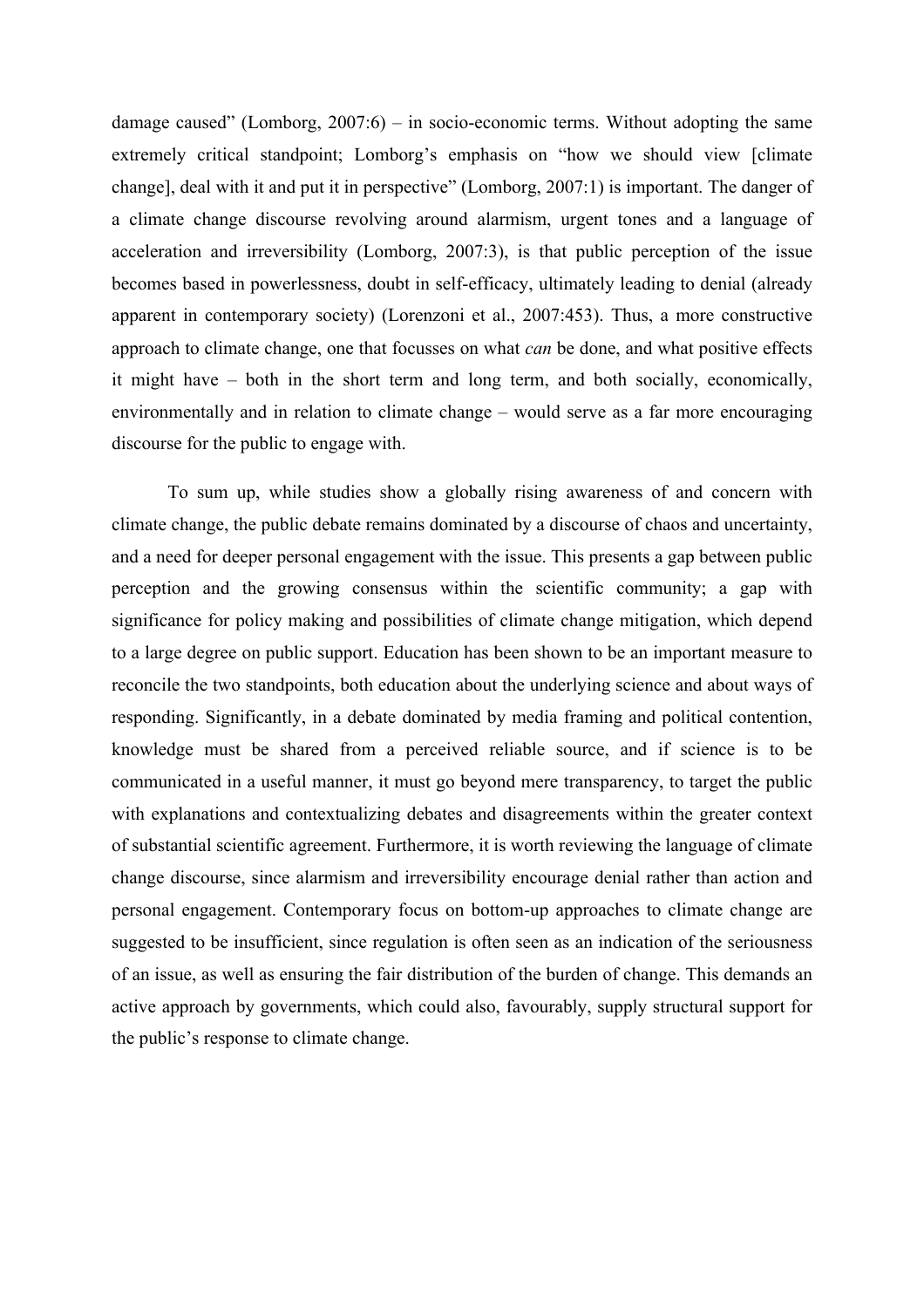#### **References**

BBC 2003. Apocalypse Now… and Then. BBC Bristol, 29. October 2003

Blewitt, John. Understanding sustainable development. Earthscan 2010

- Boykoff, Maxwell 2007. From convergence to contention: United States mass media representations of anthropogenic climate change science. In *Transactions of the Institute of British Geographers*, vol. 32, issue 4, p. 477-489, 2007
- Hansen, James; Sato, Makiko; Ruedy, Reto; 2012. Perception of climate change. In *PNAS*, August 2012, p. E2415-E2423
- Ishaya, S. and Abaje, I.B. 2008. Indigenous people's perception on climate change and adaptation strategies in Jema'a local government area of Kaduna State, Nigeria. In *Journal of Geography and Regional Planning,* vol. 1, number 8, p. 138-143, November 2008
- Leiserowitz, Anthony 2007. International public opinion, perception, and understanding of global climate change. In *Human Development Report 2007/2008 – Fighting climate change: human solidarity in a divided world*, UNDP

Lomborg, Bjørn 1998. Verdens sande tilstand. Centrum 1998

Lomborg, Bjørn 2007. Perspective on climate change. Prepared for *the Subcommittee on Energy and Air Quality joint hearing with the Subcommittee on Energy and Environment of the Committee on* Science and Technology, March 21st 2007

http://www.climatechangefacts.info/ClimateChangeDocuments/lomborg\_testimony.pdf accessed 25.11.2012

- Lorenzoni, Irene; Nicholson-Cole, Sophie; Whitmarsh, Lorraine; 2007. Barriers perceived to engaging with climate change among the UK public and their policy implications. In *Global Environmental Change*, vol. 17, p. 445-459, 2007
- Orr, David 2004. Earth in mind on education, environment, and the human prospect. Island Press 2004